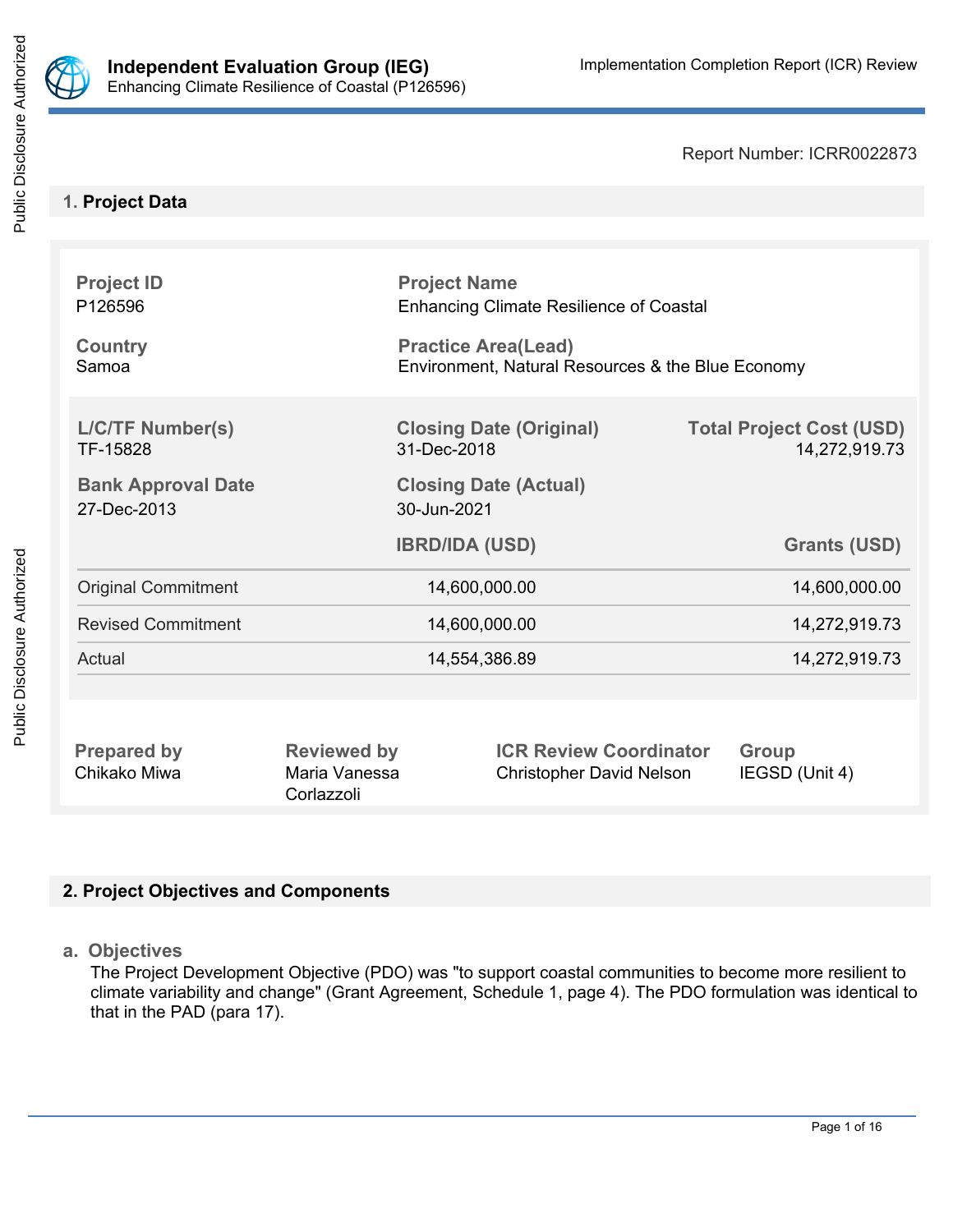

Regarding coastal communities targeted in the PDO, all the 16 districts that were supported under the project have coastlines (PAD, Figure A 2.1, page 29). Of the 100 villages reached by the project, 80 were coastal and 20 (mostly around Apia) were located further inland (ICR, para 51).

The PAD implicitly assumed that resilience of coastal communities to climate variability and change would be assessed through four intended resilience outcomes: (i) population assisted to adapt to climate variability and change; (ii) increased protection of people's lives and livelihoods; (iii) increased protection of coastal and inland infrastructure and environment; and (iv) increased awareness of climate change impacts and adaptation activities in communities, civil society, and the government (ICR, para 33).

Climate change was defined as "a change in the state of the climate that can be identified … by changes in the mean and/or the variability of its properties and that persists for an extended period," and climate variability as "variations in the mean state and other statistics … of the climate … beyond that of individual weather events" (IPCC 2014, cited in ICR, page 2).

**b. Were the project objectives/key associated outcome targets revised during implementation?** Yes

**Did the Board approve the revised objectives/key associated outcome targets?** Yes

**Date of Board Approval** 27-Dec-2015

- **c. Will a split evaluation be undertaken?** No
- **d. Components**

*Component 1: Implementation of Priority Adaptation Measures to Manage Climate and Disasterrelated Threats (Estimate: US\$10.2 million; Actual: US\$10.0 million)* intended to strengthen the adaptive capacity of communities and increase the resilience of coastlines to climate change risks, by: (i) updating CIM Plans through a participatory process to include disaster risk management, village sustainable development, and watershed management; (ii) preparing sub-projects aimed at strengthening climate resilience; and (iii) providing sub-grants to finance implementation of eligible sub-projects. At appraisal, provision of sub-grants for implementing priority climate resilience was planned under component 1. At the first restructuring in 2015, the reference to sub-grants was removed from component 1 and replaced with a sub-component to prepare and implement village-level sub-projects aimed at strengthening climate resilience. The second restructuring added another sub-component to prepare and implement similar subprojects at district-level.

*Component 2: Strengthened Climate Information Services (Estimate: US\$1.5 million; Actual: US\$1.9 million)* intended to increase public awareness of climate change issues and improve the availability and use of data for risk analysis, hazard mapping, and knowledge sharing, by: (i) providing training for CSOs to enhance their capacity for delivery of climate change-related services; and (ii) developing a Community Engagement Plan (CEP) and an associated communication strategy; and (iii) strengthening data platforms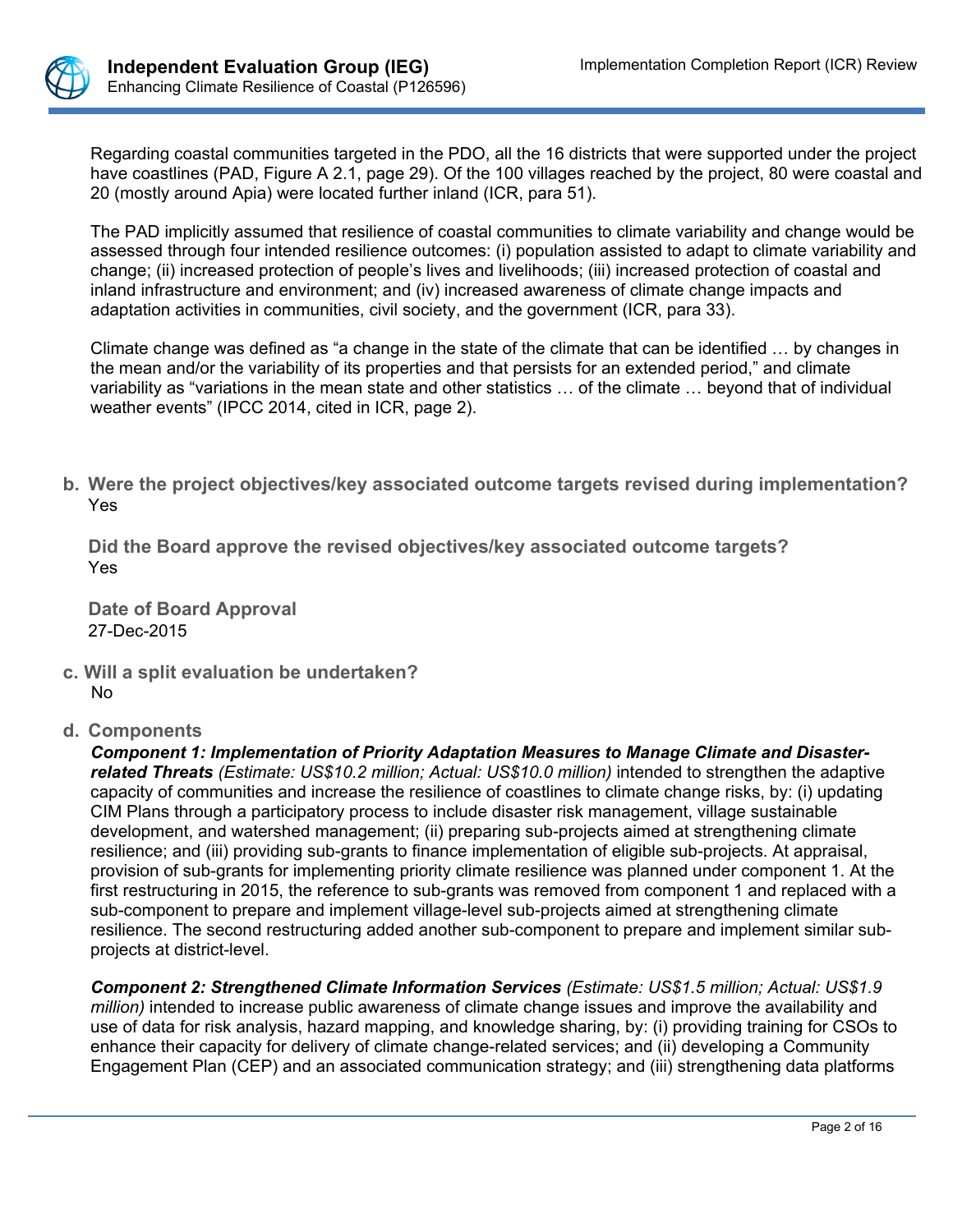

for spatial hazard mapping through financing of a comprehensive light detection and ranging system (LiDAR) throughout the country.

*Component 3: Institutional strengthening for climate and disaster resilience, project coordination and monitoring (Estimate: US\$2.9 million; US\$ 2.0 million)* intended to strengthen government capacity in project management, coordination, and monitoring.

**e. Comments on Project Cost, Financing, Borrower Contribution, and Dates Project Cost:** At appraisal, the project was estimated to cost US\$14.60 million (PAD, Table 1, page 9). At project closing, the actual cost was US\$17.92 million (ICR, Table 3.2, page 41).

**Financing:** At appraisal, the project was planned to be financed by US\$14.60 million grant from the Strategic Climate Fund (SCF) - Pilot Program for Climate Resilience (PPCR) (PAD, para 25). At project closing, the actual disbursements were approximately US\$13.93 million from the SCF-PPCR (ICR, Table 3.1, page 41) and approximately US\$0.18 million from the Enhancing the Climate Resilience of Coastal Resources and Communities (ECR) project funded by the Adaptation Fund (ICR, Table 3.2, page 41).

**Recipient Contribution:** At appraisal, no contribution from the recipient was explicitly described in the PAD. At project closing, US\$3.81 million was provided from the recipients, i.e., the Government, the Implementing Agencies (IAs), and Target Villages (ICR, Table 3.2, page 41).

**Dates:** The project was approved on December 27, 2013 and became effective on February 7, 2014. The Mid-Term Review was published on June 12, 2017.

There were four restructurings: the first (December 27, 2015), the second (June 7, 2017), the third (June 28, 2018), and the fourth (April 2, 2020). The first restructuring added the Ministry of Finance (MOF) as another executing agency alongside the Ministry of Natural Resources and Environment (MNRE). At the same time, legal covenants were revised from the statement "the Recipient (MNRE) shall provide subgrants to beneficiaries to implement sub-projects" with "the Recipient (MOF, through CSSP) shall prepare and implement sub-projects" (ICR, para 20). In addition, the original condition requiring adoption of a Community Engagement Plan prior to sub-grant disbursement was deleted (ICR, para 19). The second restructuring allowed the Implementing Agencies (IAs), i.e., the State-Owned Enterprises, line agencies, and other public bodies to become recipients of district-level sub-grants (ICR, para 17). The original subgrants' disbursement category (Category 2, US\$9.4 million) was split into two, reflecting the expected allocation of US\$2.5 million for village sub-projects (now Category 2) and US\$6.9 million for district subgrants (now Category 3). (ICR, para 19). At the same time, an additional disbursement condition for Category 3 was established, requiring an adoption of a District Sub-Project Plan and a consequent revision of the Project Operational Manual (ICR, para 19). Moreover, the second restructuring increased targets of PDO indicators 2 and 3. However, at the third restructuring, the PDO indicator 2's formulation was revised along with the Intermediate Results (IR) indicators 3 and 6. The PDO indicator 3 was deleted. New IR indicators 8 and 9 were added. The third and the fourth restructurings extended the project closing date by 18 months and 12 months, respectively, in order to complete the prolonged activities (ICR, para 21).

The project closed on June 30, 2021, after two closing date extensions totaling two and a half years of delay from the original closing date of December 31, 2018.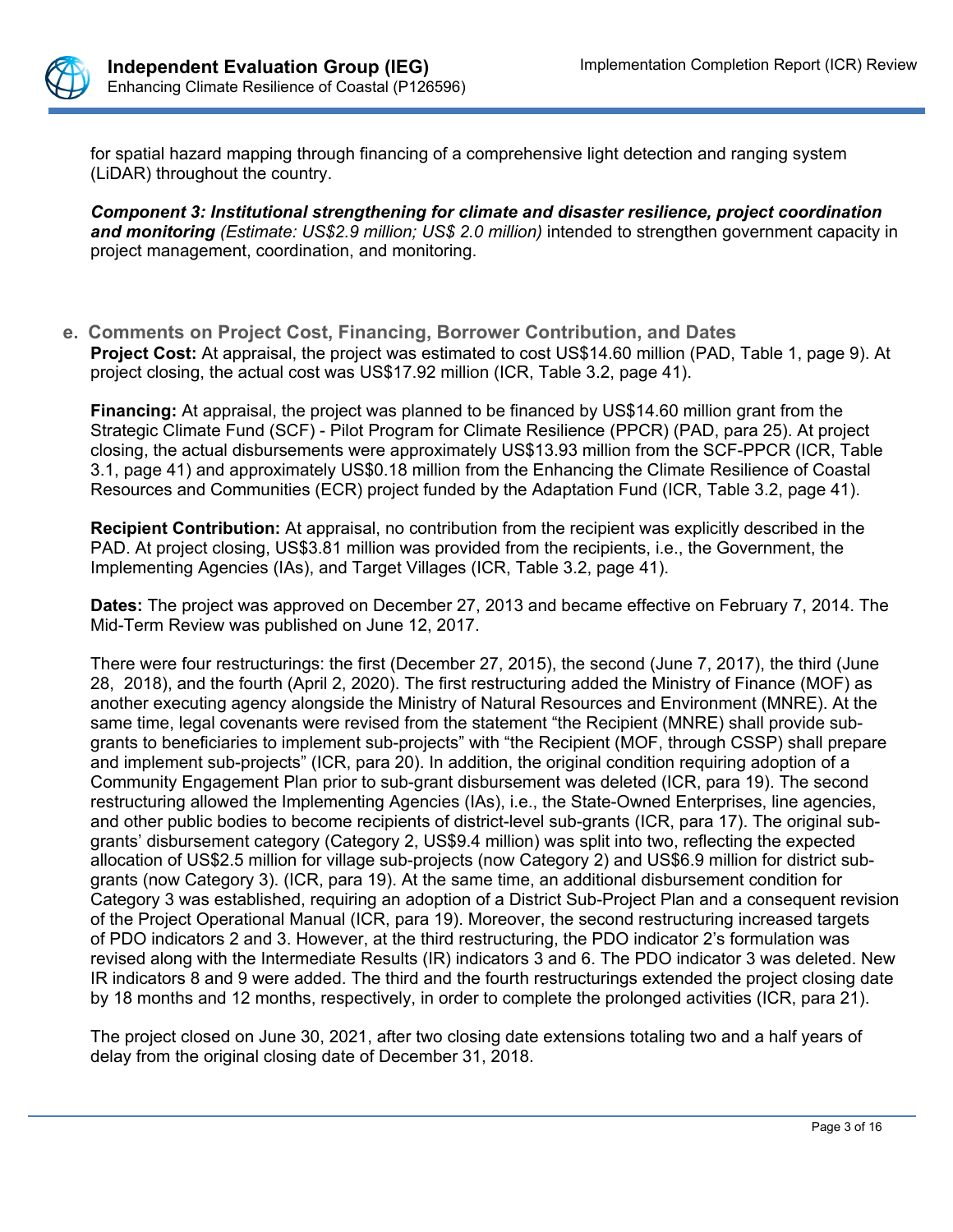

IEG conferred with the ICR (para 32) that a split evaluation was deemed unnecessary because "the revision of outcome targets did not result from a narrowing of the project's scope, but rather from the types of subprojects which districts and villages ultimately prioritized."

#### **3. Relevance of Objectives**

#### **Rationale**

Country and Sector Context: Although 70 percent of Samoa's population lived within one kilometer from the coast, 80 percent of its 403 km coastline was considered sensitive or highly sensitive to erosion, flooding, and landslides, that were expected to be worsened by economic and urban growth (PAD, para 2). According to the Pacific Catastrophe Risk Assessment and Financing Initiative (PCRAFI, 2011), the country's future average annual losses from cyclones, earthquakes, and tsunamis were estimated to be US\$9.9 million, with an average of 19 fatalities per year (ICR, para 2). Losses and damages to human lives, houses, and economies from the severe natural disasters such as the 2010 tsunami and the 2012 Cyclone Evan highlighted the need to mobilize villages to better manage the risks of natural hazards and climate variability and change.

Relevance to Government Strategies: At appraisal, the objective was in line with the Strategy for the Development of Samoa (SDS) 2012-2016, which focused on strengthening economic resilience and encouraging inclusive growth by strengthening climate resilience of the country as a whole and enhancing the resilience of communities to the impact of climate change and natural disasters (PAD, para 15). At project closing, the objective was well aligned with four of the 14 key outcomes of the SDS 2016/17- 2019/20, that were, community development enhanced, access to clean water and sanitation sustained, environmental resilience improved, and climate and disaster resilience (ICR, para 30).

Relevance to Bank Assistance Strategies: At appraisal, the objective was in line with the Country Partnership Strategy that was approved in 2012 and aimed for building resilience to natural disasters and climate change as one of the main themes (PAD, para 16). At project closing, the objective aligned with the Regional Partnership Framework (RPF) FY17-21, particularly regarding Objective 3.1 "Strengthened preparedness and resilience to natural disasters and climate change" under Focus Area 3 "Protecting incomes and livelihoods" (RPF, page 91). The objective was also in line with Samoa 2040 and its vision to transform the economy to sustainably increase the incomes and employment of all Samoans through interventions such as investing in climate-resilient physical infrastructure (page 52).

Prior Sector Experience: In the 2000s, the World Bank and other assistance started providing support to develop a Coastal Infrastructure Management (CIM) Strategy and CIM Plans in each district that focused on the resilience of coastal infrastructure to flooding, erosion, and landslides, and identified potential solutions. The CIM Strategy was revised in 2015 to shift its focus from coastal infrastructure to a more integrated ridge-to-reef approach (ICR, para 18), which induced a change in the long form of CIM from Coastal Infrastructure Management to Coastal Integrated Management. This project was designed as one of two investments prioritized under the Samoa Climate Resilience Investment Program to integrate a ridgeto-reef approach into CIM Plans to cover from the upper watersheds to the coast with a wider range of adaptation solutions. In parallel to this project, a complementary project with the same name was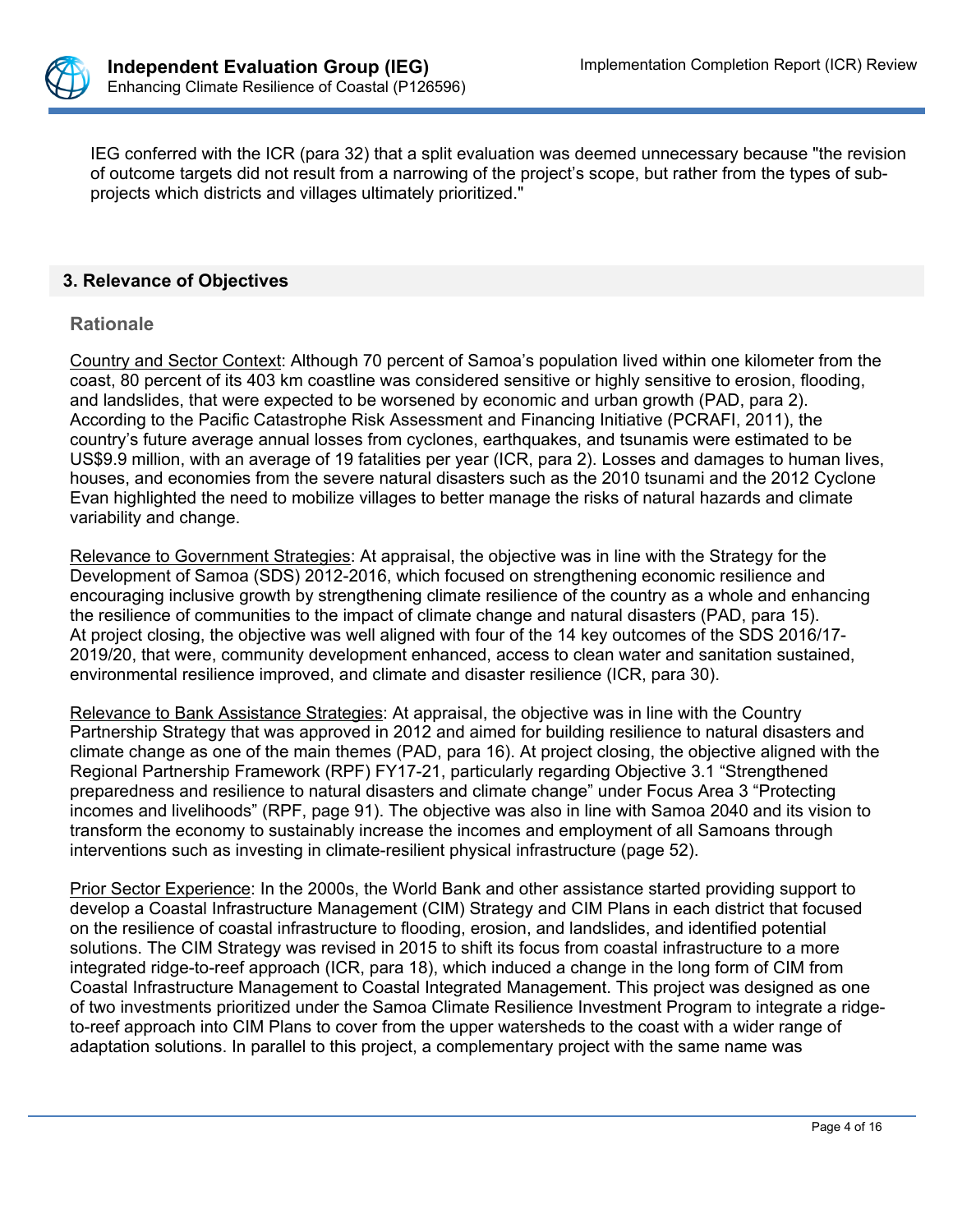

implemented by the United Nations Development Programme and funded by the Adaptation Fund in other districts and completed in 2018.

The project's objective was well aligned with the Government's national plans and programs and the World Bank's country assistance strategies. The objective was also in line with the country and sector context and the prior sector experience. However, the lack of clarity of the project's objective undermined the undoubted relevance of the need to for coastal communities to "become more resilient to climate variability and change." To "support" the achievement of this objective implied a low level of ambition for an important task, resulting in an ambiguity on what was the end result that the project aimed to achieve (ICR, para 82 and 112) (e.g., the communities' sense of safety or actual increases in the communities' livelihoods and savings in financial and food resources to prepare for natural disasters). The low level of ambition in the PDO might have been compensated by robust PDO indicators. However, this was not the case since the two indicators only measured the numbers of "project beneficiaries" and "sub-projects with climate/disaster resilience satisfactorily implemented" (ICR, page 37). These indicators were output-focused or did not provide baseline data to assess enhanced resilience of coastal communities and hence a weak confirmation of the project's contribution to enhanced resilience of coastal communities. Therefore, despite the high relevance of the objective to government and Bank development strategies, the overall relevance of the project's objective is rated substantial.

## **Rating**

**Substantial** 

# **4. Achievement of Objectives (Efficacy)**

# **OBJECTIVE 1**

**Objective** To support coastal communities to become more resilient to climate variability and change

## **Rationale**

**Theory of Change (TOC):** The project's retroactive TOC envisioned that project activities such as updating the Coastal Integrated Management (CIM) Plans in a participatory manner, developing and implementing district- and village-level sub-projects guided by updated CIM Plans and Community Engagement Plan (CEP) procedures, providing training to the Community Service Organizations (CSOs) to implement village level sub-projects, developing CEP toolkit, and producing spatial hazard maps would result in intermediate outcomes such as coastal communities benefited from climate adaptation activities. Critical assumptions here were: (i) the CIM Plans and the Light Detection and Ranging (LiDAR) system were completed in a timely manner to inform designing of the sub-projects; (ii) the investments prioritized by the communities would specifically address resilience issues rather than broader development issues; and (iii) sector agencies would effectively support implementation of the sub-projects. The TOC also envisioned that project activities such as developing an institutional framework for a programmatic approach to climate change and disaster resilience would result in outputs such as an establishment of a common platform for external funding and support, contributing to intermediate outcomes such as the Government's capacity and coordination for the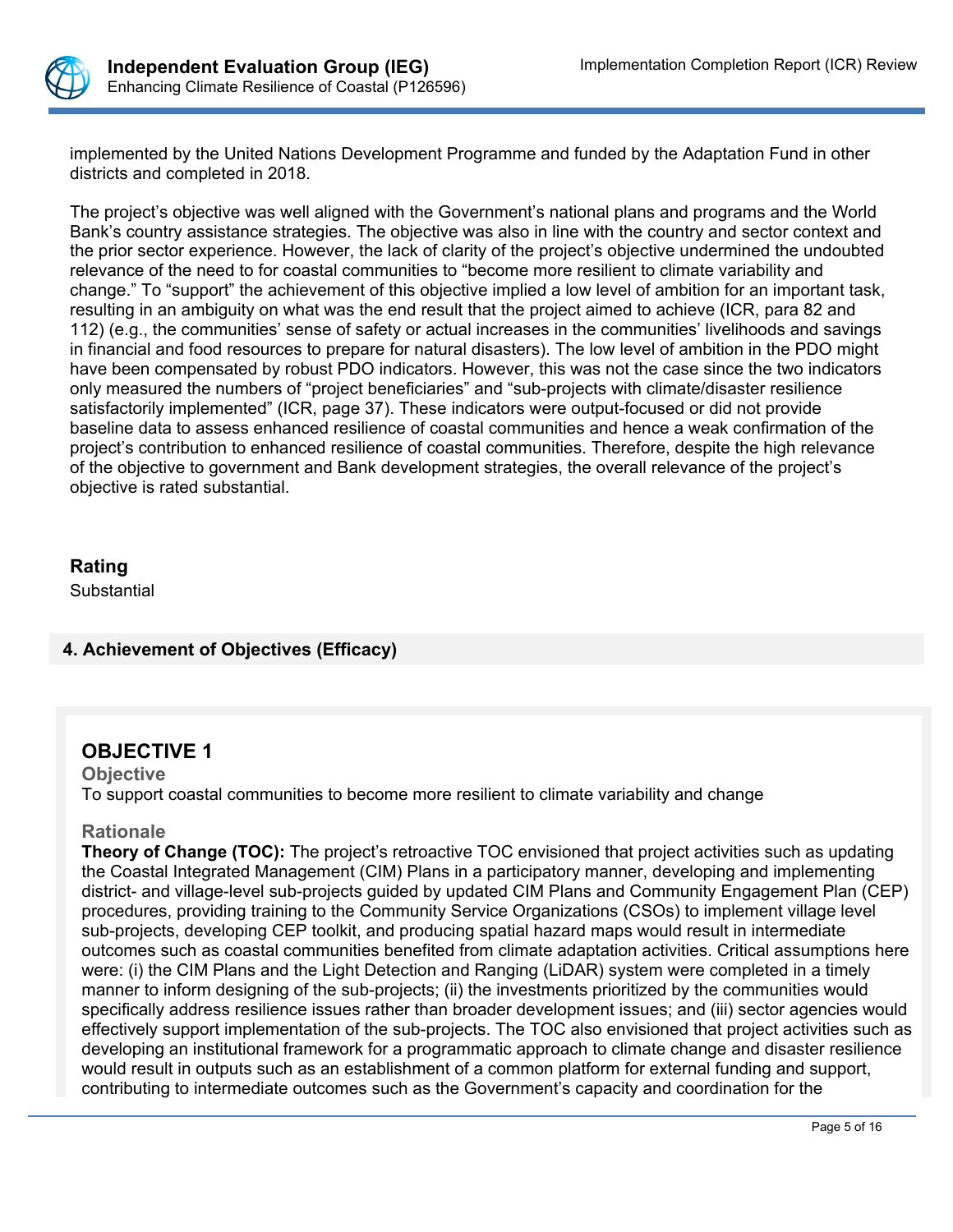

programmatic approach strengthened. The TOC envisioned that those intermediate outcomes would contribute to outcomes such as an increased protection to coastal communities' lives and livelihoods, an increased protection to coastal infrastructure and environment, and an increased awareness of climate change impacts and adaptation activities from the community level to the government level. A critical assumption here was that a sufficient level of implementation capacity at the national level would be allocated to this project. In the long-term, the outcomes were envisioned to contribute to impacts such as strengthened resilience against shocks and improved quality of life for all.

**Outputs** (based on ICR para 32-51 and Annex 1):

- Participants in consultation activities during project implementation were 14,900 participants, which was almost triple the original target of 5,000. Female participants were 71,000, which had no formal target. This indicator measured the participants in the consultations for the CIM Plan, the design and implementation of village- and district-subprojects, outreach/media events, and the End of Project Review surveys. (Target achieved)
- The trained CSOs that were providing climate change related services under the project were five CSOs, meeting the revised target of five.
- The CIMs that were updated through consultative processes and incorporated other planning frameworks were 18 CIMs, meeting the original target of 16.
- People provided with access to resilient water supply was 58,138 people, almost four times the original target of 15,000 people.
- The overall score of the water quality and flow conditions of three water sources based on a qualitative scoring system was Medium, improving from the baseline of Poor and meeting the original target of Medium. The score range was classified as Poor, Medium, Good, and Excellent. One project's water quality was classified as Good (ICR, page 32).
- 6 improved climate information and tools were used, meeting the revised target of 6. The improved information and tools included: (i) CIM Plan Toolkit; (ii) Community Engagement Plan; (iii) LiDAR data and aerial photography; (iv) District Sub-Project Plan; (v) Climate documentaries, training material and Infographics; and (vi) PPCR Scorecard.
- 40 percent of stakeholders were estimated to have improved their understanding of climate change, increasing from the baseline of 10 percent and meeting the original target of 40 percent. It was estimated that at least 40,000 people out of the total number of 99,372 populations (based on the 2016 Census) saw the climate resilient documentaries via several media platforms and participated in developing the CIM Plans and implementing sub-projects.
- 18 district maps were prepared to include information on bathymetry (i.e., coastal waters) and topography (i.e., land) for Upolu and Savai'i and used to design the risk management interventions, meeting the original target.
- National planning and four sectors used climate information in decision making. The coordination among Climate Resilience Investment Coordinating Division (CRICD), Climate Resilience Steering Committee (CRSC), Civil Society Support Programme (CSSP) and line agencies was improved.

**Outcomes** (based on ICR para 32-51 and Annex 1):

 117 sub-projects to enhance resilience to climate change and disasters were satisfactorily implemented, based on a scoring system, meeting the revised target of 116 sub-projects. Of the total sub-projects that were satisfactorily implemented, sub-95 sub-projects were at the village level, not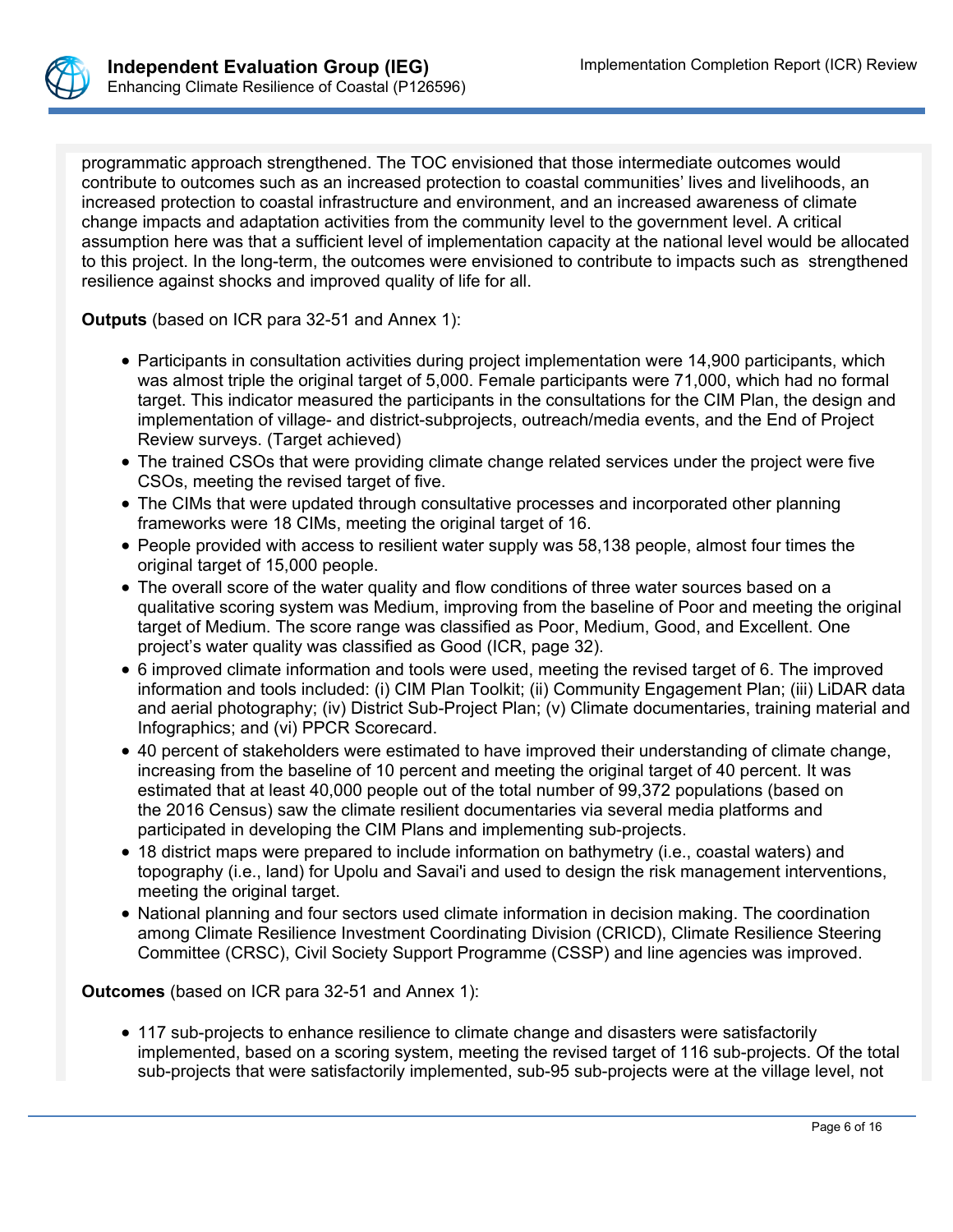

meeting the revised target of 100 sub-projects. The district level sub-projects were 22, meeting the original target of 16. To measure the satisfaction level of the beneficiaries of the sub-projects, the Government used a scoring methodology and conducted End of Project Review surveys between June 2020 and January 2021 (ICR, Annex 7, page 63). . The only sub-projects that were rated by the beneficiaries as 3 (Satisfactory) or 4 (Highly Satisfactory) out of the score range from 0 to 4 were included in the actual achieved for this indicator.

• Project beneficiaries were 141,842 people, which were more than triple the revised target of 45.000 people. The actual achievement might have double counted some beneficiaries who benefited from both village and district level sub-projects (ICR, page 27). Female beneficiaries were 49.40 percent, exceeding the revised target of 48 percent. Though this indicator was set as a PDO indicator, the number of direct beneficiaries measured an output-level result.

In addition to the outcomes defined in the Results Framework, the ICR reported on the following achieved outcome which did not have any formal targets.

- According to the beneficiary survey:
	- $\circ$  Some 75 and 82 percent of respondents were very satisfied with either quality or quantity of their new water systems, respectively. Targeted beneficiaries were among the poorest and most isolated, commonly those who had recently moved inland following the 2010 tsunami and Cyclone Evan in 2012. They also included households without access to treated water and prone to inland flooding. Beneficiaries of rainwater tanks were confident that their families would maintain them because: (i) perceived quality of water tanks; (ii) ease of maintenance; (iii) importance to households; and (iv) incentives put in place by CSSP and village councils, whereby poorly performing households or villages were excluded from future village projects (ICR, para 110).
	- o Beneficiaries' sense of safety was increased by the escape roads which provided them with quick access to safer inland areas in case of disasters. Safe havens provided refuge and shelter for vulnerable people, as well as a place to safely store personal assets and valuables during extreme events. Based on Samoa's disaster casualty risk (extrapolated to the beneficiary population), these investments are conservatively estimated to help save on average 0.15 lives and prevent 0.61 serious injuries per year—equivalent to 4 percent of the casualty risk from cyclones, earthquakes, and tsunamis in Samoa (ICR, para 40). On the other hand, beneficiaries from escape roads and safe havens were not confident in their ability to maintain the sub-projects, as escape roads became muddy and dirty during the rainy season and safe haven walls were reportedly subject to rotting (ICR, para 110).
	- o Beneficiaries' sense of food security was increased through the ability to store food ahead of cyclone and dry seasons, as well as improved financial security from the sale of surplus crops. The project helped supported and trained farmers to plant previously degraded land with coconuts, cocoa, fruit, timber trees, and food crops, contributing to incremental crop revenues that were estimated at US\$1,207/household/year, in addition to subsistence crops worth US\$306/household/year (ICR, para 42).
- Adaptive learning was the highest rated resilience attribute in the beneficiary survey, with 72 percent of respondents agreeing, or strongly agreeing, that learning how we dealt with past disasters would be crucial in successfully dealing with future events (ICR, Annex 7, para 7.19). The respondents recognized the project as a cause to enhance learning from the past disasters.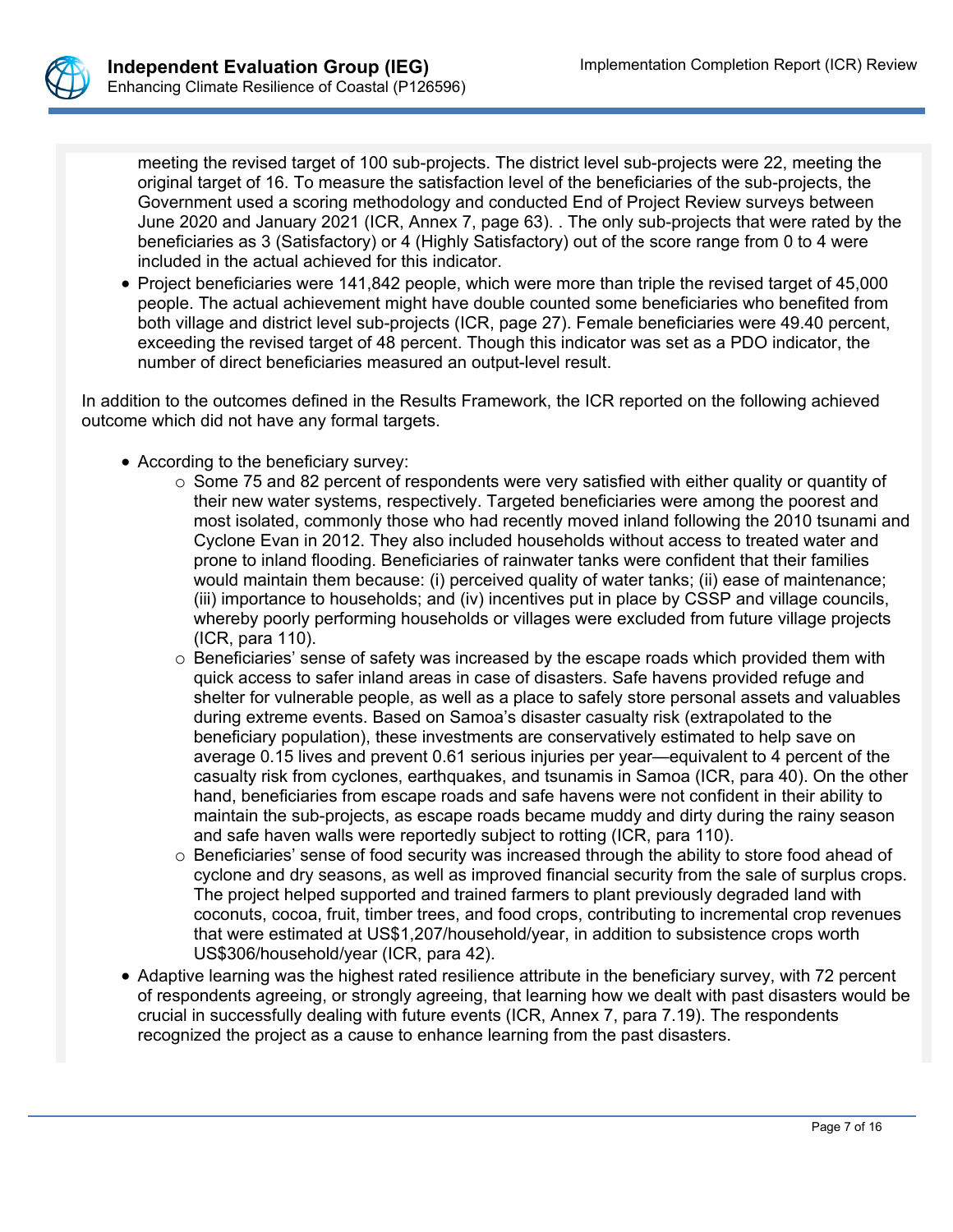

Referring to the TOC above, the project contributed to achievements of outcomes that were implicitly assumed in the PAD (ICR, para 33): (i) protection to coastal communities' lives was increased through building the safe shelters and escape roads; (ii) protection to coastal communities' livelihoods was increased through improving the quality and the quantity of accessible water and providing new technologies for agriculture and fisheries; (iii) coastal infrastructure such as culverts was upgraded to reduce flooding risk; (iv) environmental protection was increased by establishing mangrove reserves and replanting degraded watersheds; (v) awareness of climate change impacts and adaptation activities were increased at both the community level and the government level, through CIM planning and CSO-led awareness building. Moreover, the beneficiary communities were satisfied with the climate resilience sub-projects that were developed and implemented in a participatory manner to construct community infrastructures such as water supply systems, waste management systems, and escape roads. The beneficiary communities also considered that adaptive learning from the project supported them to learn from the past disasters to better prepare for future events. The beneficiary communities' perception on their food and financial security improved. To analyze the extent to which the communities' livelihoods and savings in financial and food resources increased through the project, further data would be required. Overall, the efficacy is rated high because the coastal communities' perception on their resilience to climate variability and change were strengthened.

**Rating** High

# **OVERALL EFFICACY**

#### **Rationale**

As described above, the efficacy is rated high, as the coastal communities' perception on their resilience to climate variability and change were strengthened.

**Overall Efficacy Rating**

High

# **5. Efficiency**

**Economic Analysis:** At appraisal, the project had an Economic Internal Rate of Return (EIRR) of 8.9 percent and an NPV of US\$11.79 million with a discount rate of 3 percent (PAD, para 52). The ex-ante economic analysis assumed that the project would reduce average annual future damages from disasters by 50 percent in target districts. This assumption was not replicable at the ex-post economic analysis, as the sub-projects actually focused more on improving qualitative aspects such as protecting lives, livelihoods, and ecosystems. At project closing, the project had an EIRR of 11.9 percent and an NPV of US\$19.5 million with a discount rate of 3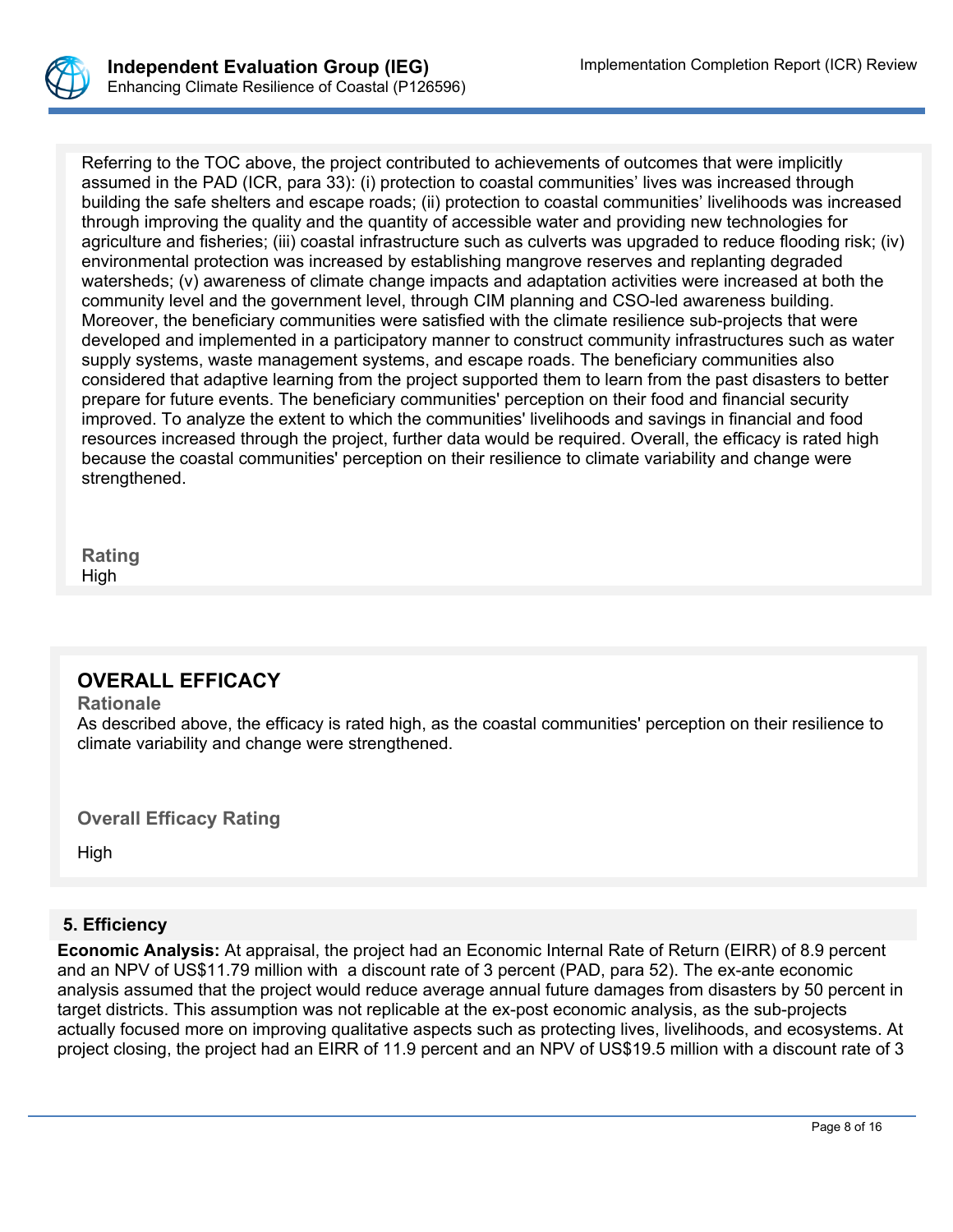

percent (ICR, para 55). When only sub-projects were taken into the ex-post economic analysis, the EIRR was 18.0 percent and the NPV was US\$23.7 million at a discount rate of 3 percent (ICR, para 55).

**Cost Effectiveness:** At appraisal, the estimated cost was US\$216 per beneficiary (ICR, para 57). At project closing, the actual cost was US\$43 per beneficiary for village sub-projects and US\$88 per beneficiary for district sub-projects (ICR, para 57).

**Aspects of Design and Implementation that Influenced Efficiency:** The project design to contract a firm for project management as the Project Management Services (PMS) and to receive extensive support from Ministry of Finance through Civil Society Support Programme and Climate Resilience Investment Coordinating Division contributed to increase administrative efficiency. Project management costs at project closing amounted to 14.5 percent of total costs, which was lower than 19.9 percent that was estimated at appraisal (ICR, Annex 4, para 4.45). On the other hand, it took approximately 3 to 4 years to initiate sub-projects due to delays in procuring services and systems that were essential for starting implementation, such as the PMS, the Light Detection and Ranging (LiDAR) system, and CIM Plan updating services (ICR, para 58).

The ex-post EIRR was higher than the ex-ante EIRR, though the two EIRRs were not directly comparable due to differences in assumptions. The actual costs per beneficiary for sub-projects were lower than the estimated cost. Contracting a firm for project management contributed to an increased administrative efficiency; however, prolonged processes in contracting the qualified firm delayed the implementation of the sub-projects. Overall, the efficiency is rated substantial.

# **Efficiency Rating**

## **Substantial**

|                     | <b>Rate Available?</b> | Point value (%) | <i>*Coverage/Scope (%)</i>      |
|---------------------|------------------------|-----------------|---------------------------------|
| Appraisal           |                        | 8.90            | 100.00<br>$\Box$ Not Applicable |
| <b>ICR Estimate</b> |                        | 11.90           | 100.00<br>$\Box$ Not Applicable |

a. If available, enter the Economic Rate of Return (ERR) and/or Financial Rate of Return (FRR) at appraisal and the re-estimated value at evaluation:

\* Refers to percent of total project cost for which ERR/FRR was calculated.

## **6. Outcome**

The relevance of objectives is rated substantial, as it aligned with the strategies of the Government and the Bank assistance but the formulation of the PDO did not clarify the expected outcomes. The efficacy is rated high, as the coastal communities' perception on their resilience to climate variability and change were strengthened. The efficiency is rated substantial, as the cost efficiency at project closing was higher than the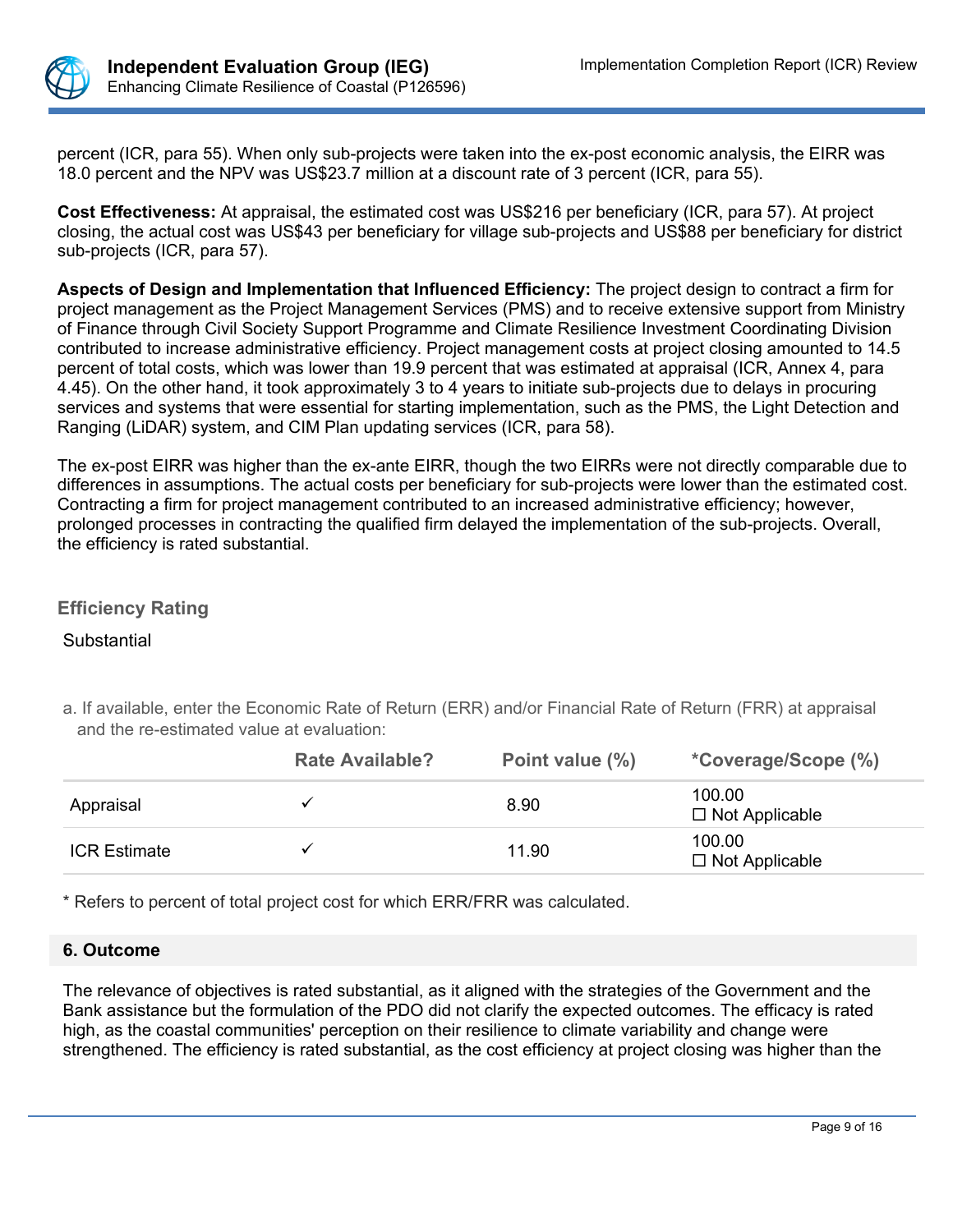

estimate at appraisal but implementation of sub-projects was delayed by procurement inefficiencies. Overall, the outcome is rated satisfactory.

**a. Outcome Rating Satisfactory** 

## **7. Risk to Development Outcome**

**Risk Related to Exposure to Natural Disasters:** There might be a risk that an intensified climate change could increase the frequency and intensity of natural disasters and threaten community resilience. This risk was mitigated by providing basic services to and improving livelihoods of households who relocated from more exposed coastal zones to safer inland areas. There is a remaining risk that droughts and floods in inland areas could negatively affect sustainability of infrastructure and systems that were built under the subprojects.

**Financial Risk:** There might be a risk that funding for maintenance of the infrastructure and system established under the sub-projects could be inadequate. For the village sub-projects, the Civil Society Support Programme (CSSP) had not yet secured funding at project closing. The beneficiary communities of escape roads and safe havens were responsible for maintaining them, though they were not confident in their ability for maintenance, according to the beneficiary survey (ICR, para 110). The historical dependency on donor support for management of natural resources such as the Marine Protected Areas and upland forest (ICR, para 111) might result in inadequate funding for sustained activities. The financial risk was mitigated for some district sub-projects, by incorporating the district sub-projects into their respective Implementing Agencies' performance frameworks and operational budgets, such as Samoa Water Authority's Corporate Plan for 2021-2024 that allocated an annual budget of US\$1.7-1.8 million for O&M of system assets (ICR, para 111).

## **8. Assessment of Bank Performance**

## **a. Quality-at-Entry**

The strategic relevance was well considered, as the project aligned with the Government's strategy, institutional capacity, and policy framework. Technical aspects were adequately designed, as the project used the ridge-to-reef approach to provide holistic climate resilience interventions in a participatory manner. Social and gender aspects were well considered and addressed through social and gender assessments. Risk assessments appropriately identified capacity constraints on project management, which resulted in an arrangement to contract an experienced firm (KVAConsult) to provide the service (ICR, para 17). Environmental aspects were adequately considered to clarify responsibilities and prohibit environmental degradation activities such as sand mining and mangrove clearance (ICR, para 104). On the other hand, the implementation and fiduciary arrangements for sub-projects were not fully adequate, as the CSO assessment overestimated their capacities (ICR, para 104). The community groups lacked sufficient experience and capacity for fiduciary management of sub-projects (ICR, para 25), as well as for climate resilience activities notwithstanding the training provided (ICR, para 24). M&E arrangements did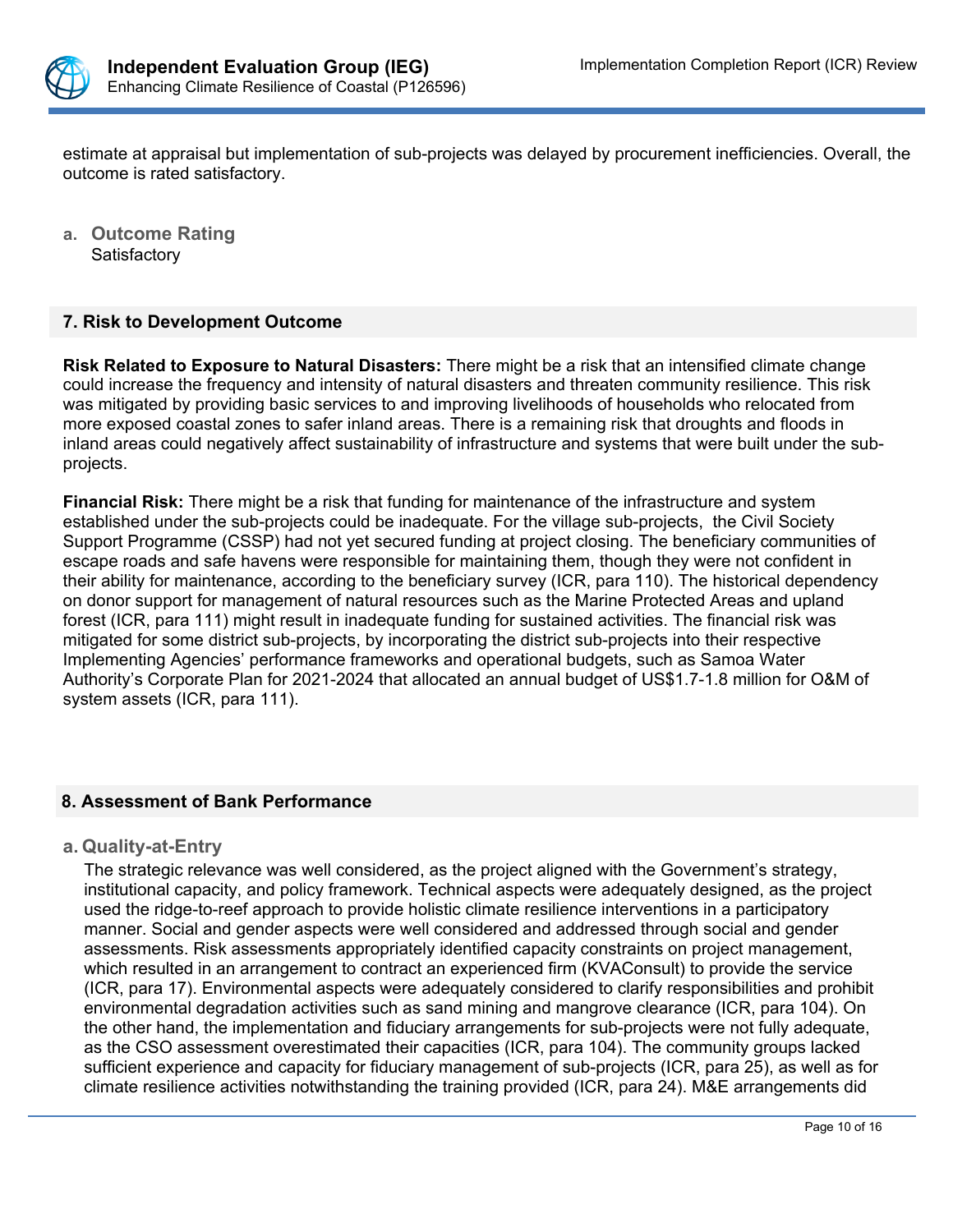

not adequately consider the capacity of village councils and IAs (ICR, para 104). The PDO formulation was unclear about its expected outcomes, as described in Section 3. Overall, the quality at entry is rated moderately satisfactory.

**Quality-at-Entry Rating** Moderately Satisfactory

## **b.Quality of supervision**

The implementation support missions were conducted at least bi-annually to provide adequate technical and operational support. Safeguard aspects were closely reviewed by the World Bank's safeguards team in the field visits in 2018-19, who proposed to re-classify eight district sub-projects from C to B (ICR, para 94). The performance reporting was candid in general, as the World Bank team downgraded implementation progress based on procurement delays from 2015 to 2018 and implementation delays in the sub-projects in 2019. Aide Memoires focused on key implementation challenges, presenting a rolling action plan to address them. The World Bank team responded to the Government's requests to restructure the project four times (ICR, par a106), to pilot a way through which external projects could channel sub-grants to the IAs without a need for subsidiary agreements (ICR, para 50), and to resolve procurement delays due to border closures during the COVID-19 lockdown. As transition arrangements, the Ministry of Finance and Civil Society Support Programme (CSSP) agreed to provide support on financial management. On the other hand, the focus on development impact was not fully adequate. The World Bank team focused on encouraging harmonized procedures with IAs and CSSP in early years of the implementation. Later, the focus was shifted to helping the national team complete the large portfolio of sub-projects, which might have distracted from focusing on the project's own development impact and required deployment of a local consultant and engagement of CSSP and the IAs in collecting complementary data for the final evaluation. Overall, the quality of supervision is rated moderately satisfactory.

**Quality of Supervision Rating**  Moderately Satisfactory

**Overall Bank Performance Rating** Moderately Satisfactory

## **9. M&E Design, Implementation, & Utilization**

#### **a. M&E Design**

The theory of change was not explicitly presented in the PAD, which resulted in inconsistent descriptions regarding what outcomes the project expected to achieve in the project duration. It negatively affected the clarity of the PDO. The indicators in the Results Framework did not fully encompass all outcomes of the PDO statement. The indicators were specific, measurable, achievable, and time-bound in general, except for some indicators with design flaws. For example, the sub-indicators of the PDO indicator on the area restored or re/afforested only measured mangrove and natural coastal revegetation, and not upland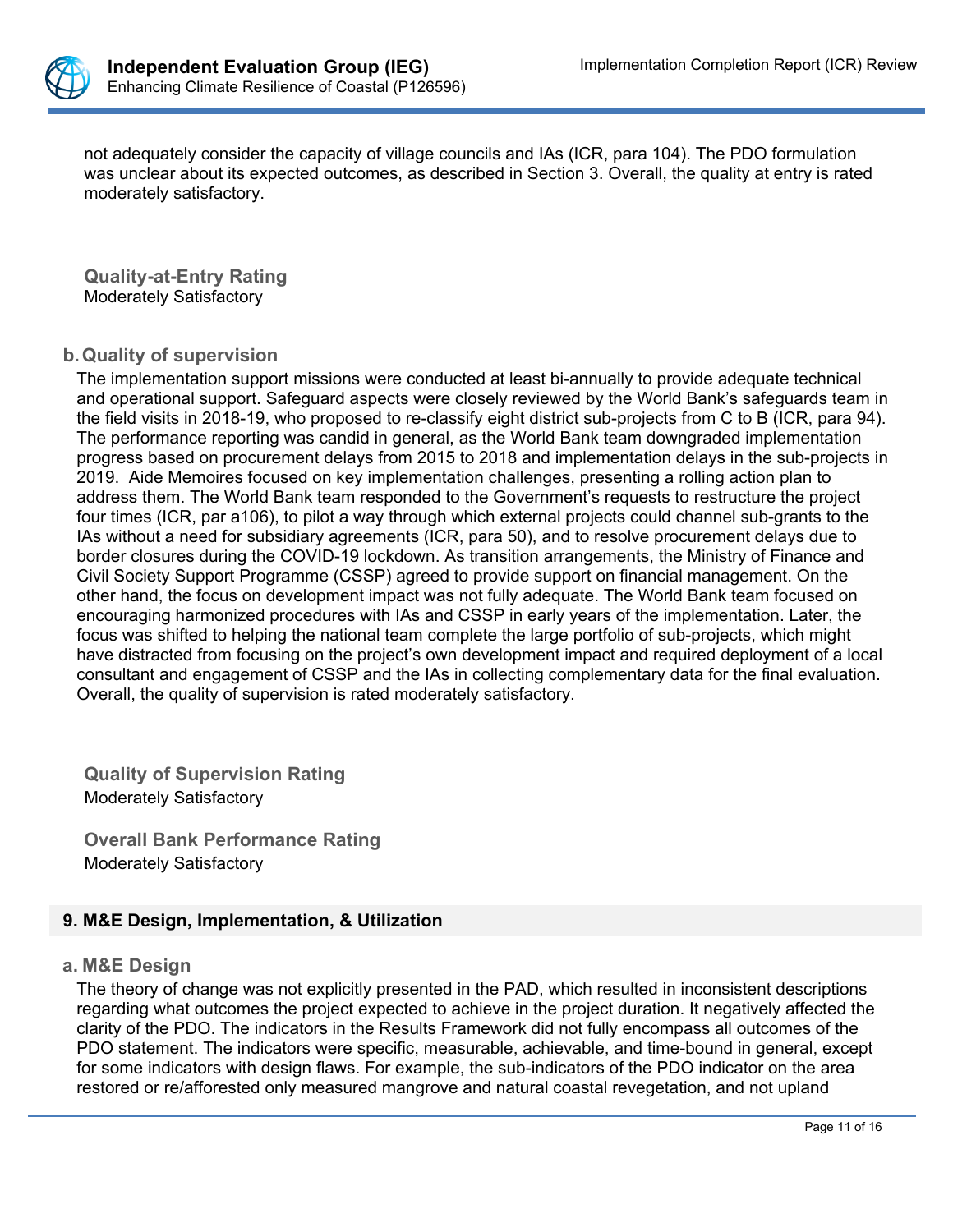

watershed management, even though the project implemented the reef-to-ridge approach. The PDO indicator also had unachievable annual targets that did not align with the country's vegetation areas of mangrove (ICR, para 83). The Intermediate Results (IR) indicator on improved awareness of climate change risks and hazards among targeted population did not specify methods for sampling and data collection.

The PAD (para 39) mentioned conducting two sample surveys in the beginning and end of the project, without any further descriptions on data collection methodology. It was also unclear how the IR indicator analyzed what data to set its baseline and target. The M&E arrangements were designed to be embedded within local institutions (ICR, para 84); however, the actual M&E arrangements during implementation relied more on an international, independent M&E expert (ICR, para 86; Meeting with the last TTL of the project, hereafter, TTL meeting).

## **b. M&E Implementation**

The indicators in the Results Framework were measured and reported in general. An international, independent M&E expert was hired by a separate funding in 2015, who helped to construct an M&E database to link resilience indicators in the Strategy for the Development of Samoa, the Pilot Program for Climate Resilience program, and three relevant projects including this project (ICR, para 86). The data in application forms for village and district sub-projects were verified by project officers to maintain objectivity. The Project Management Services developed a geospatial database for village sub-projects to collect data in fields through mobile phones and tablets. In addition, a beneficiary survey and a short survey to the IAs were conducted to triangulate data on efficacy and obtain background data on efficiency. The robust end-line surveys compensated for shortcomings in the design of the Results Framework by identifying the perceptions of beneficiaries on climate resilience. On the other hand, the collection of planned baselines in the Results Framework was not completed until mid-2015, after the M&E expert ensured the collection. The methodology for counting direct beneficiaries for escape roads and nature-based solutions under the PDO indicator 1 was not clearly defined.

#### **c. M&E Utilization**

The end-line surveys were used to provide good-quality evidence of achievement of outcomes. The M&E data was widely shared with the project stakeholders (village councils, IAs, CSOs, CSSP, and CRICD). The M&E data informed restructurings of the Results Framework where the PDO indicator 3 in the PAD was downscaled and then dropped, due to villages' prioritization in water sub-projects.

The weaknesses in the M&E design were addressed during implementation. The robust end-line surveys carried out at completion provided outcome-level evidence on the project's achievements. Overall, the M&E quality is rated substantial.

**M&E Quality Rating Substantial**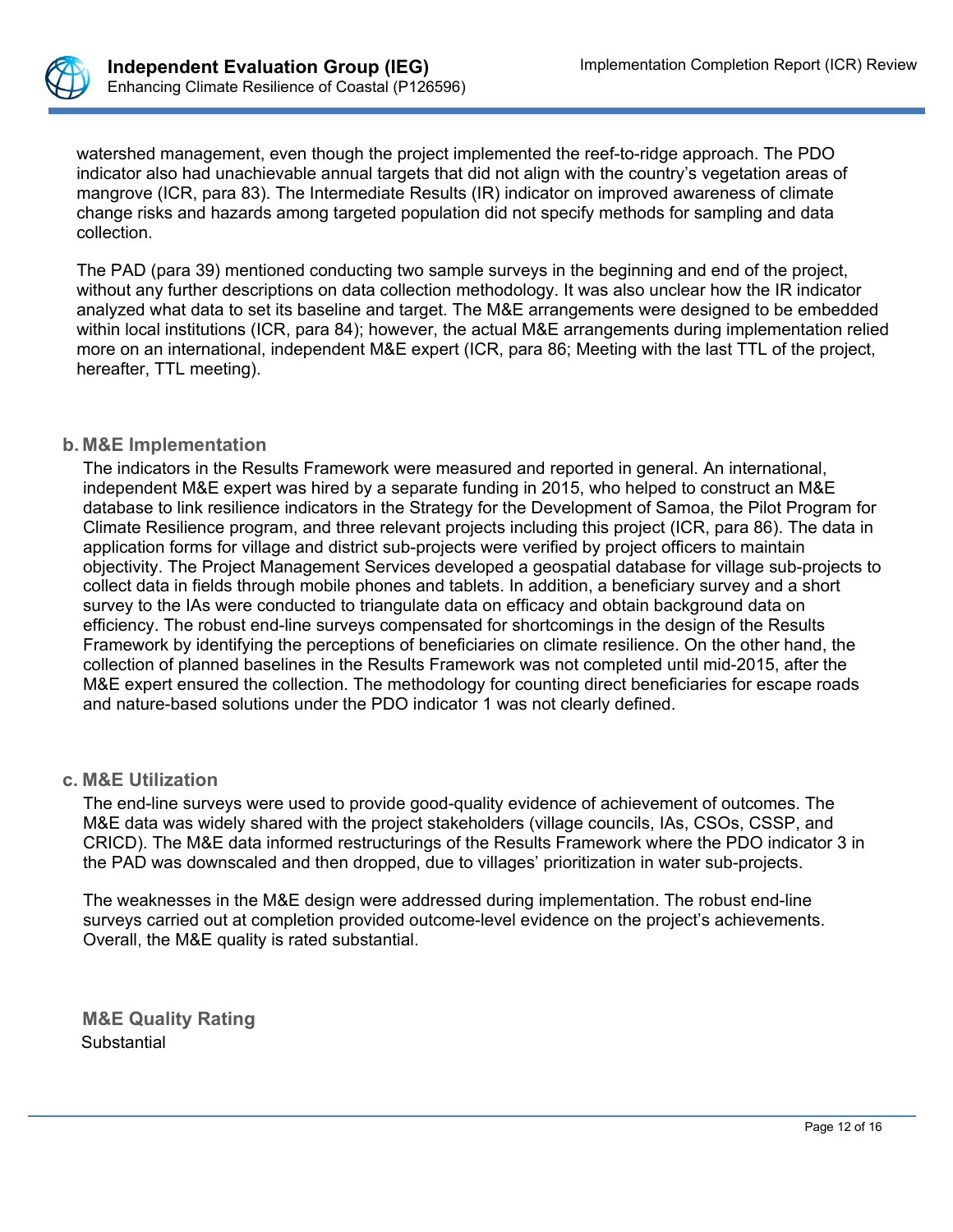

## **10. Other Issues**

#### **a. Safeguards**

**Environmental Safeguards:** The project was classified as a Category B, triggering the following World Bank Operational Policies (OP): 4.01-Environmental Assessment; 4.04-Natural Habitats; 4.36-Forests; and 4.11-Physical Cultural Resources. An Environmental and Social Management Framework (ESMF), which incorporated policy requirements on Natural Habitats, Forests and Physical Cultural Resources, was prepared and disclosed in 2013.

The safeguard specialist in the Project Management Services provided training to CSOs and IAs in 2015 regarding safeguard procedures. The environmental and social classifications of all district level subprojects were reviewed. A comprehensive safeguards field review was carried out in December 2018 to January 2019. As a result, eight district level sub-projects were reclassified from Category C to B. The project completed all reporting required for Category B projects at the district level, including Preliminary Environmental Assessment Reports and environmental site validation reports. All the village sub-projects were classified as Category C based on site visits.

**Social Safeguards:** The project triggered safeguard policies of 4.10-Indigenous Peoples and 4.12- Involuntary Resettlement. A Land Acquisition and Resettlement Framework was prepared and disclosed in 2013. A separate Indigenous Peoples Plan or Framework was not required, as 93 percent of Samoans were indigenous Polynesians. A brief summary, which summarized the project's compliance with OP/BP 4.12, was disclosed in 2013.

The project did not involve any involuntary resettlement or land acquisition throughout the implementation. While twelve district level sub-projects required land for water infrastructure and escape roads, four voluntary land donations and eight long-term lease agreements were agreed. The project prepared Land Access Due Diligence Reports. Of the three objections to land leases raised during a six-month public notification period, two were resolved before project closing and one was resolved in August 2021 (ICR, para 95).

Overall, the project complied with all its environmental and social safeguard policies (ICR, para 93, TTL meeting).

## **b. Fiduciary Compliance**

**Procurement:** The project complied with the World Bank's procurement guidelines and the Grant Agreement. The project followed the procurement plan which was revised annually. No evidence of misprocurement, fraud, or corruption was found (ICR, para 97). Procuring the Project Management Services (PMS), the Light Detection and Ranging system, and Community Integrated Management plans was critically delayed in early periods of project implementation (ICR, para 75). To address the procurement delays, the World Bank procurement expert conducted two training sessions with IA, CSSP, and CRICU staff from mid-2015 to early 2016. The Project Operations Manual was revised to explain procurement steps in detail. The IA specialists were further involved in contract specifications. The PMS also set up a procurement performance monitoring system to assess contract timeliness and budgetary efficiency, and hired a project assistant to improve procurement records. In early 2019, to address delays in procuring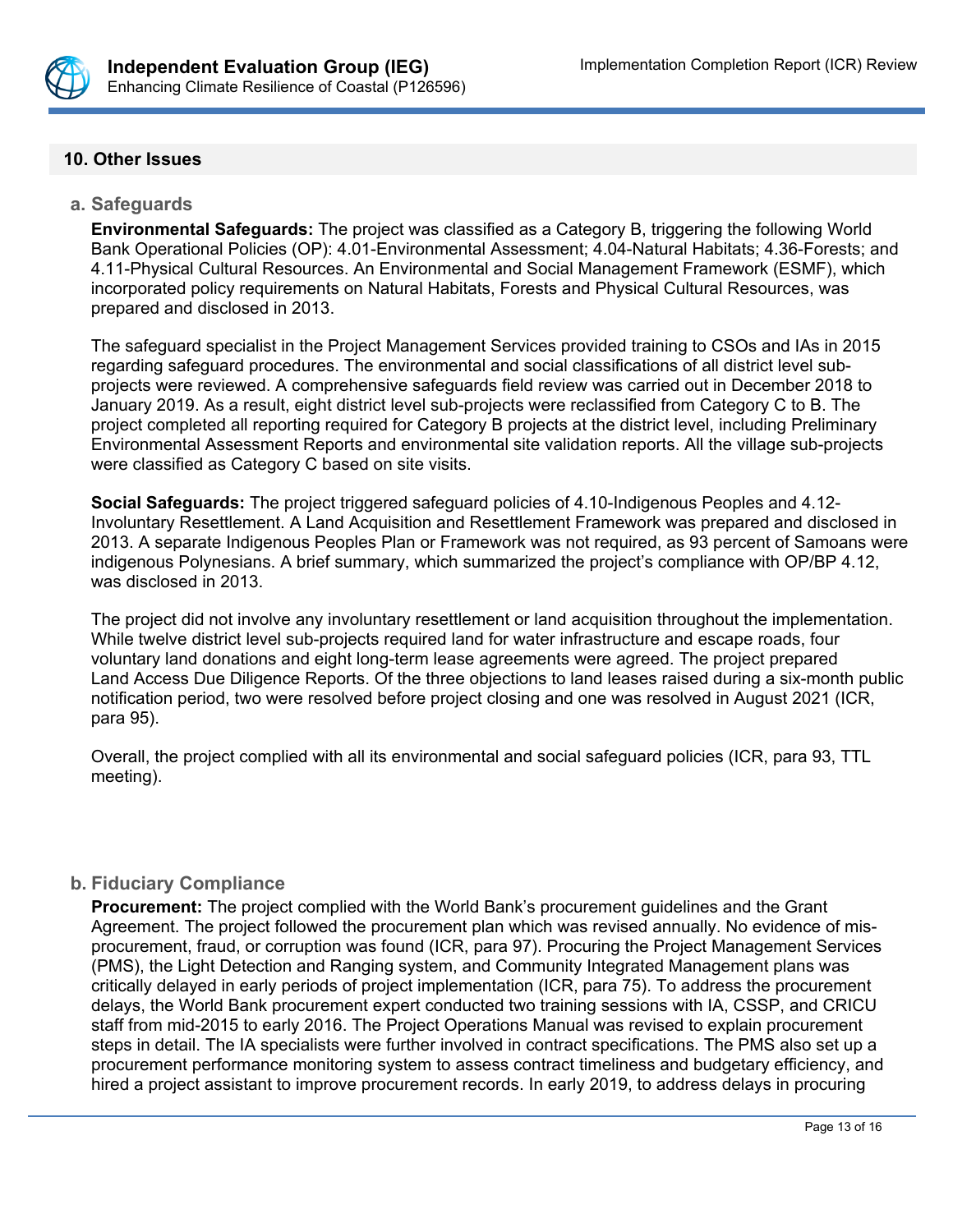

water tanks for rainwater sub-projects at the village level, the Civil Society Support Programme (CSSP) set up bulk procurement, which further improved procurement efficiency.

The project did not switch from the Excel-based procurement monitoring to the Systematic Tracking of Exchanges in Procurement (STEP) when STEP was introduced in 2016. This was because most of the procurement plan had been completed by then and the limited bandwidth in accessing STEP.

**Financial Management:** The project complied with all its financial covenants, but with two- to four-month delays in the 2016 and 2017 audits and in some of the Interim Financial Reports (IFRs). All audits up to fiscal year (FY) 2019-20 were unqualified. The audit report for FY 2020-2021 was delayed due to a prolonged process of collecting financial documents and completed after project closing (TTL meeting). The World Bank's financial reviews and annual audits found and addressed some weaknesses in financial management, such as ineligible expenditure, inconsistencies in project transactions, and delays in reconciliation between the Government's system and the project records. Some CSSP expenses were not pre-audited to comply with the provisions of the 2001 Public Finance Management Act. At project closing, the Government was planning to return US\$0.66 million in project funds, mostly from unused contingencies (ICR, para 101).

## **c. Unintended impacts (Positive or Negative)**

The public-private partnerships were established with two private entities, Serendi Coco Samoa and Women in Business Development Inc., through the agro-forestry sub-projects at the district level (ICR, para 69).

According to the beneficiary survey, the beneficiaries enhanced their resilience to disasters other than climate related, as the project activities (e.g., constructing water supply system, establishing multi-cropping system with vegetables and more diverse crops that were resilient to climate change) supported the livelihoods and nutrition of communities during the border closure due to the COVID-19 (ICR, para 3 in page 56, paras 68 and 7.13; TTL meeting).

## **d. Other**

---

## **11. Ratings**

| <b>Ratings</b>          | <b>ICR</b>                 | <b>IEG</b>                     | <b>Reason for</b><br><b>Disagreements/Comment</b>                                                                           |
|-------------------------|----------------------------|--------------------------------|-----------------------------------------------------------------------------------------------------------------------------|
| Outcome                 | Satisfactory               | Satisfactory                   |                                                                                                                             |
| <b>Bank Performance</b> | Moderately<br>Satisfactory | <b>Moderately Satisfactory</b> |                                                                                                                             |
| Quality of M&E          | Modest                     | Substantial                    | The weaknesses in the M&E<br>design were addressed during<br>implementation. The robust end-<br>line surveys carried out at |
|                         |                            |                                |                                                                                                                             |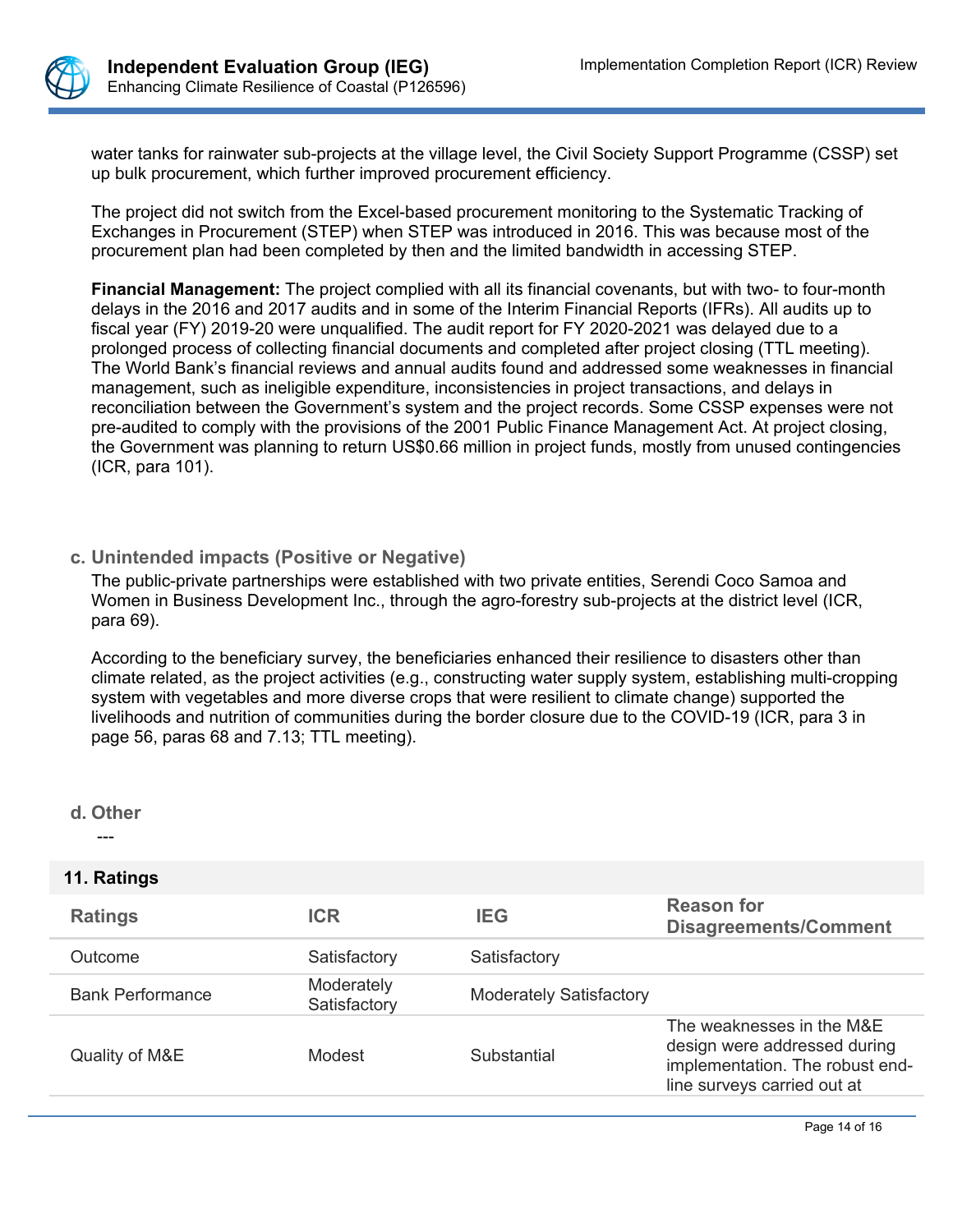

completion provided some outcome-level evidence on the project's achievements. Overall, the M&E quality is rated substantial.

Quality of ICR **---** Substantial

#### **12. Lessons**

The ICR presented four lessons and recommendations in Section V. The following lessons in the ICR can be relevant to other projects on enhancing climate resilience in coastal areas, and are presented here with some editing.

**Overly broad objectives with unclear expected outcomes and incomprehensive Results Framework can weaken a climate resilience enhancing project's relevance of design.** Although the PAD listed expected outcomes, some were not captured by the results framework (ICR, para 82). As resilience is multi-dimensional and may take a long time to achieve, the PDO may need to be narrowed further to the types of interventions and time frame that a project is expected to cover.

**Nature-based adaptation solutions (e.g., mangrove protection and fish reserves) may not match with vulnerable and poor coastal households' short-term priorities and immediate needs.** Under the project, communities tended to prioritize resilience investments that addressed their immediate needs based on gender roles (e.g., water supply infrastructure) (ICR, para 113). Nature-based solutions were implemented at the district level by specialized agencies. Projects that use a participatory approach to define adaptation solutions need to be aware of priorities among different demographic and gender groups and guide the process accordingly. Giving women prominent roles in sub-project selection at the community level would be crucial.

**The ridge-to-reef approach may offer a good model for adaptation that promotes longer-term, structural change by gradually helping coastal communities settle in safer upland areas, but it takes long time to implement.** The project encouraged the coastal communities to voluntary resettle to inner areas by: (i) using participatory climate risk and resilience plans (i.e., CIM Plans) to prioritize adaptation investments; (ii) making village- and district-level investments within a given catchment and administrative area; and (iii) targeting the most vulnerable with basic services and livelihoods; however, the approach took seven years and a half (ICR, para 114). This adaptation has shown good results under this project. For example, piped water systems further inland helped coastal communities settle more permanently in safer upland areas, and upper watershed management aimed to decrease coastal erosion and flooding (ICR, para 51).

#### **13. Assessment Recommended?**

No